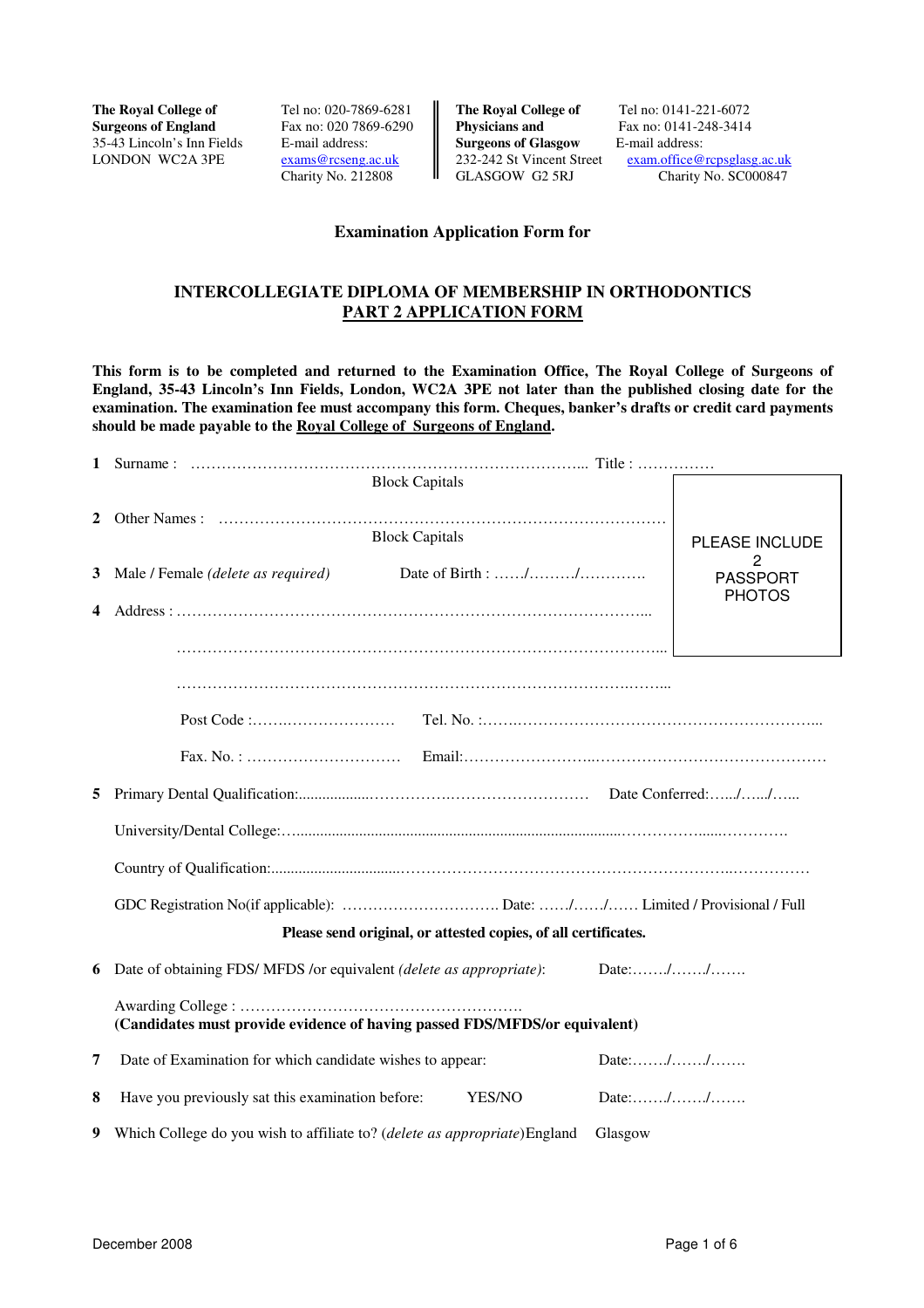**10Declaration** (To be signed by ALL candidates)

**I have read the current Regulations of this examination and understand the eligibility criterion and I now confirm that to the best of my knowledge all the information given on this form is a true statement of fact.** 

Signature of Applicant : …………………………………………………….. Date:……./……./…….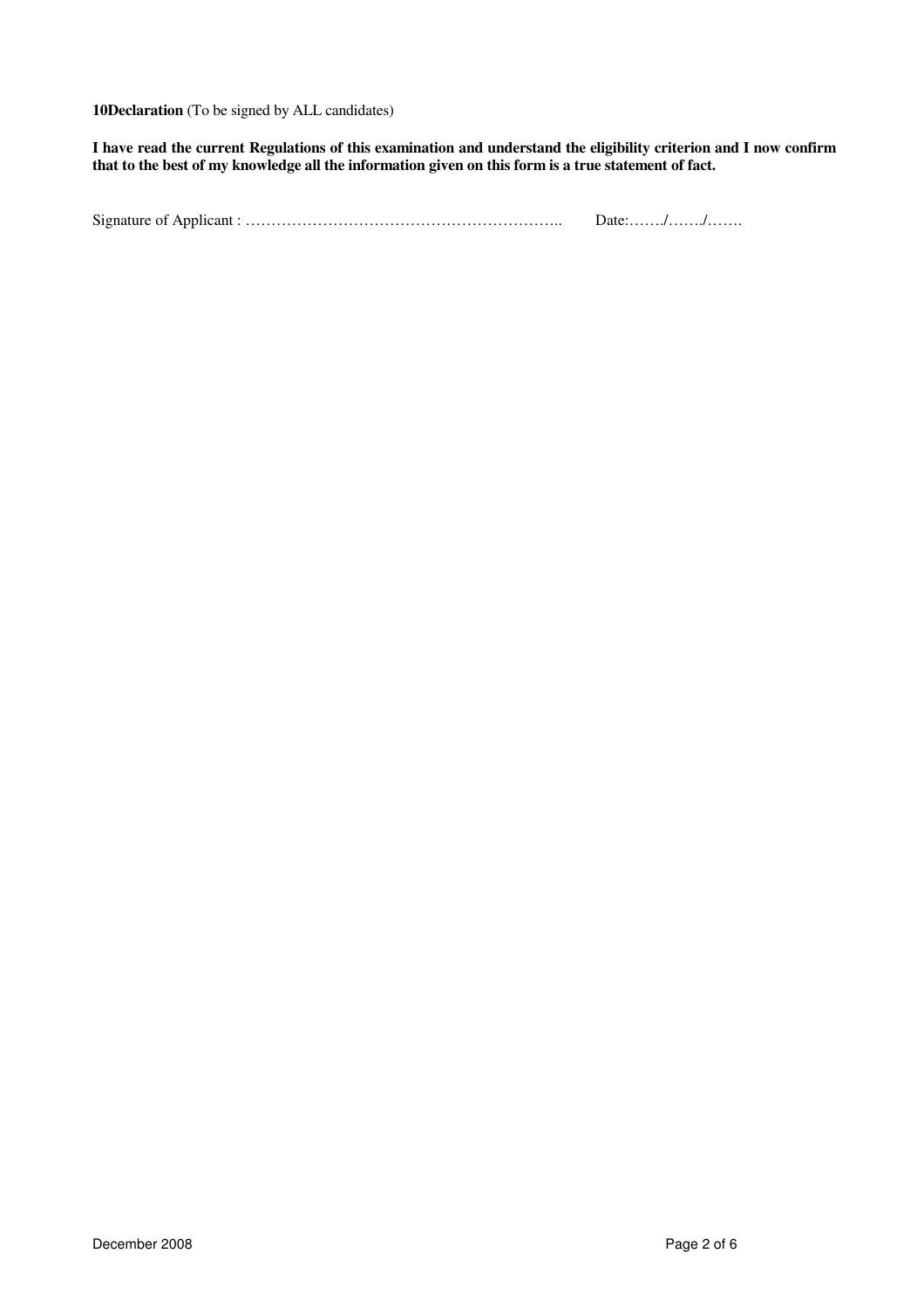Sections A, B or C are to be completed and signed by the **Orthodontic Training Programme Director**. (Candidates re-entering for the examination do not need to complete certificates A and B).

### **A. SPECIALTY TRAINING**

| training programme at :-. | will have completed a recognised specialty        |
|---------------------------|---------------------------------------------------|
|                           |                                                   |
|                           | Whole time $\ell$ part time (sessions per week) : |
|                           |                                                   |
| (Block Capitals)          | (Please refer to top of page)                     |
|                           | Date: //                                          |

Please note candidates may enter for the examination after two and a half years (or part time equivalent) training.

### **B EXEMPTIONS**

(i) Candidates who have passed a written paper on subjects covered by the SAC syllabus as a component of that Masters Degree will be exempt from the written paper.

Candidates holding a Masters Degree based solely on research must take the written paper.

| by the SAC approved syllabus (Delete as appropriate). | has passed a written paper on subjects covered |
|-------------------------------------------------------|------------------------------------------------|
| (Block Capitals)                                      | (Block Capitals)                               |
|                                                       | Date: $\ldots \ldots \ldots \ldots \ldots$     |

- (ii) Candidates having failed the examination but passed the treated cases section will be exempt from this section for the following examination.
- (iii) Candidates must be able to demonstrate experience in research methodology and this will normally be illustrated by completion of the research methodology component of a recognised Masters Degree (or equivalent) awarded by a university in the United Kingdom. Candidates not able to demonstrate research experience will be required to take an additional oral examination.

I certify that …………………………………………………… has satisfactorily completed the research methodology component of a recognised Masters Degree (or equivalent).

| (Block Capitals) |         | (Block Capitals) |
|------------------|---------|------------------|
| (Block Capitals) | Date:// |                  |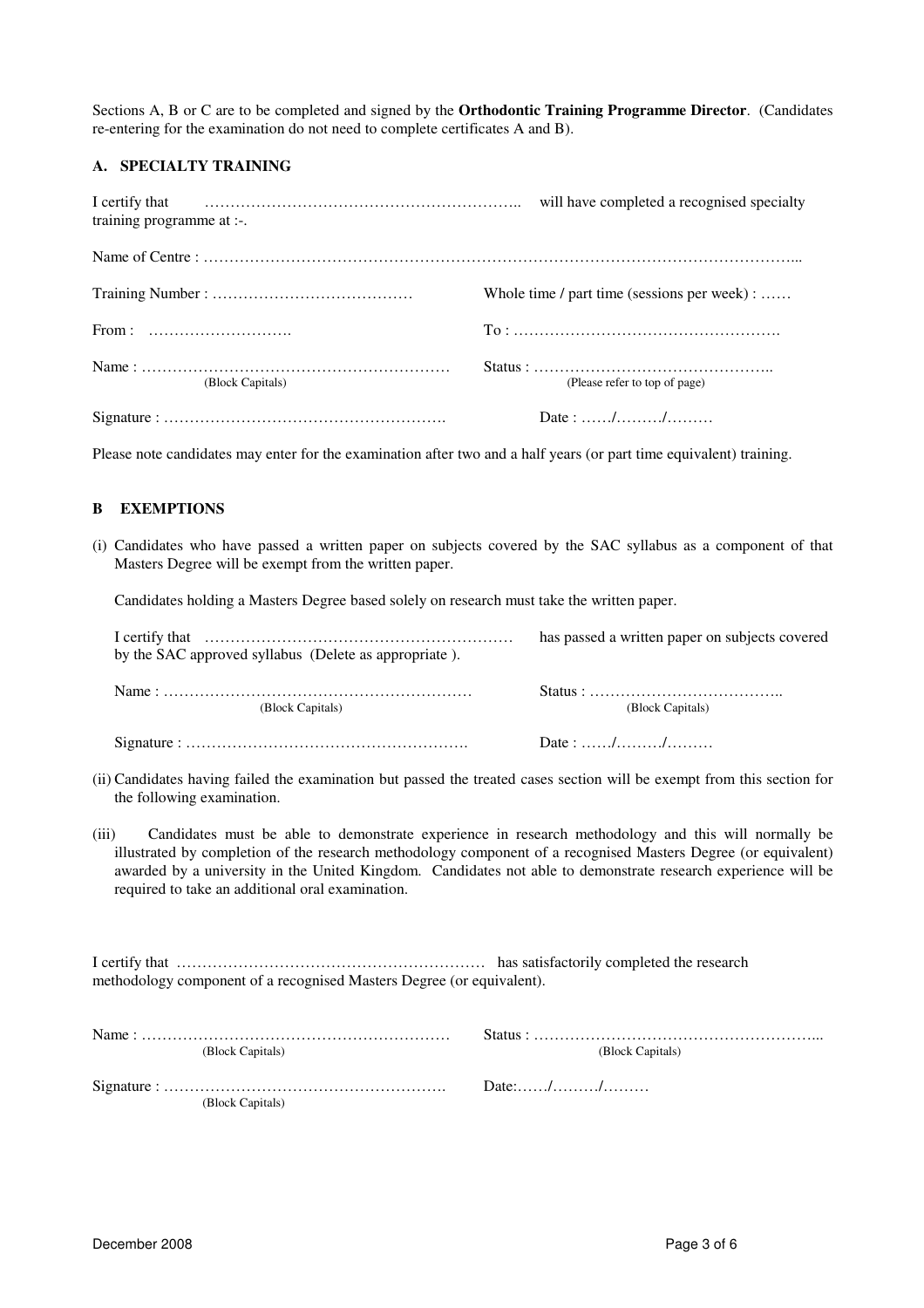# **C TREATED CASES**

A signed statement should accompany clinical case records from the accredited supervisors confirming the candidate's substantial involvement in the treatment of the cases.

Clinical case records must be submitted to the designated examination centre by **noon** on the day of the written examination. The clinical case records will be available for collection by the candidate following the adjudication and candidates should note that this is their personal responsibility.

Candidates are urged to make sure they are familiar with the Regulations of the Membership Examination. Copies are available from: - The Royal College of Surgeons of England or The Royal College of Physicians and Surgeons of Glasgow.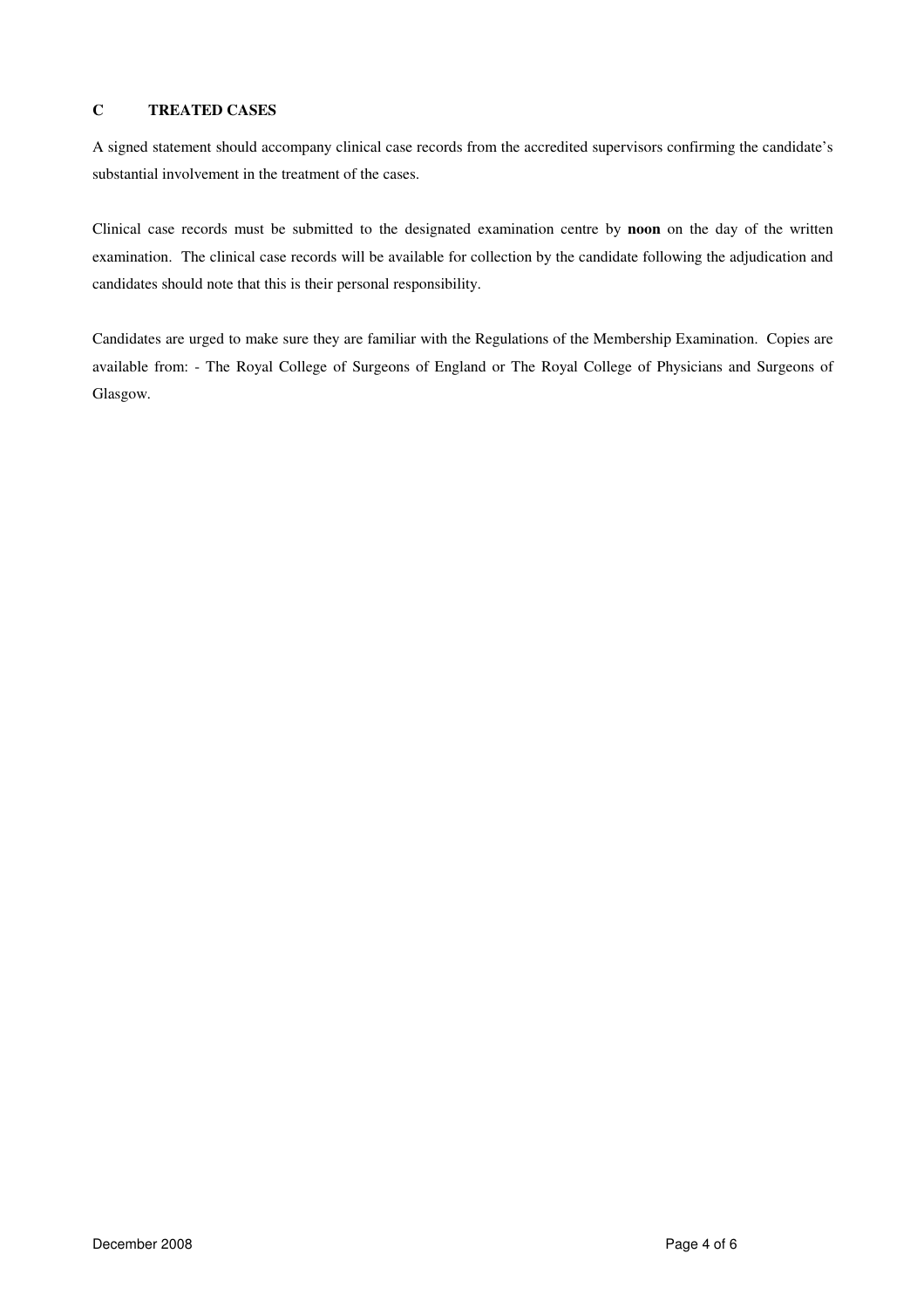# **Method of Payment**

Payment must be made in full by cheque or credit card. For details of current examination fees, please refer to examinations calendar.

| By Cheque                | Tick the box and enclose a cheque made payable to:<br>'The Royal College Of Surgeons Of England'  |
|--------------------------|---------------------------------------------------------------------------------------------------|
|                          | NB please print candidate name on back of cheque.                                                 |
| By Credit / Debit Card   | Tick the box and fill in your Credit / Debit Card details below :                                 |
|                          | I wish to pay by: VISA/MASTERCARD/SWITCH/DELTA/SOLO<br>(Delete where not appropriate)             |
|                          |                                                                                                   |
| Card No:                 |                                                                                                   |
| <b>Start Date</b>        | <b>Expiry Date</b><br>Three digit security numbers: ______<br>(Found on the reverse of your card) |
|                          | Switch Card Issue Number:                                                                         |
|                          |                                                                                                   |
| <b>Examination Date:</b> | / Month / Year<br>Day                                                                             |
|                          | This information will be securely disposed of by the Examinations Department                      |

**If you are paying by credit card then this form must accompany your application form which must reach the College by the closing date for applications. Failure to complete any part of this form may result in your application being returned to you.**